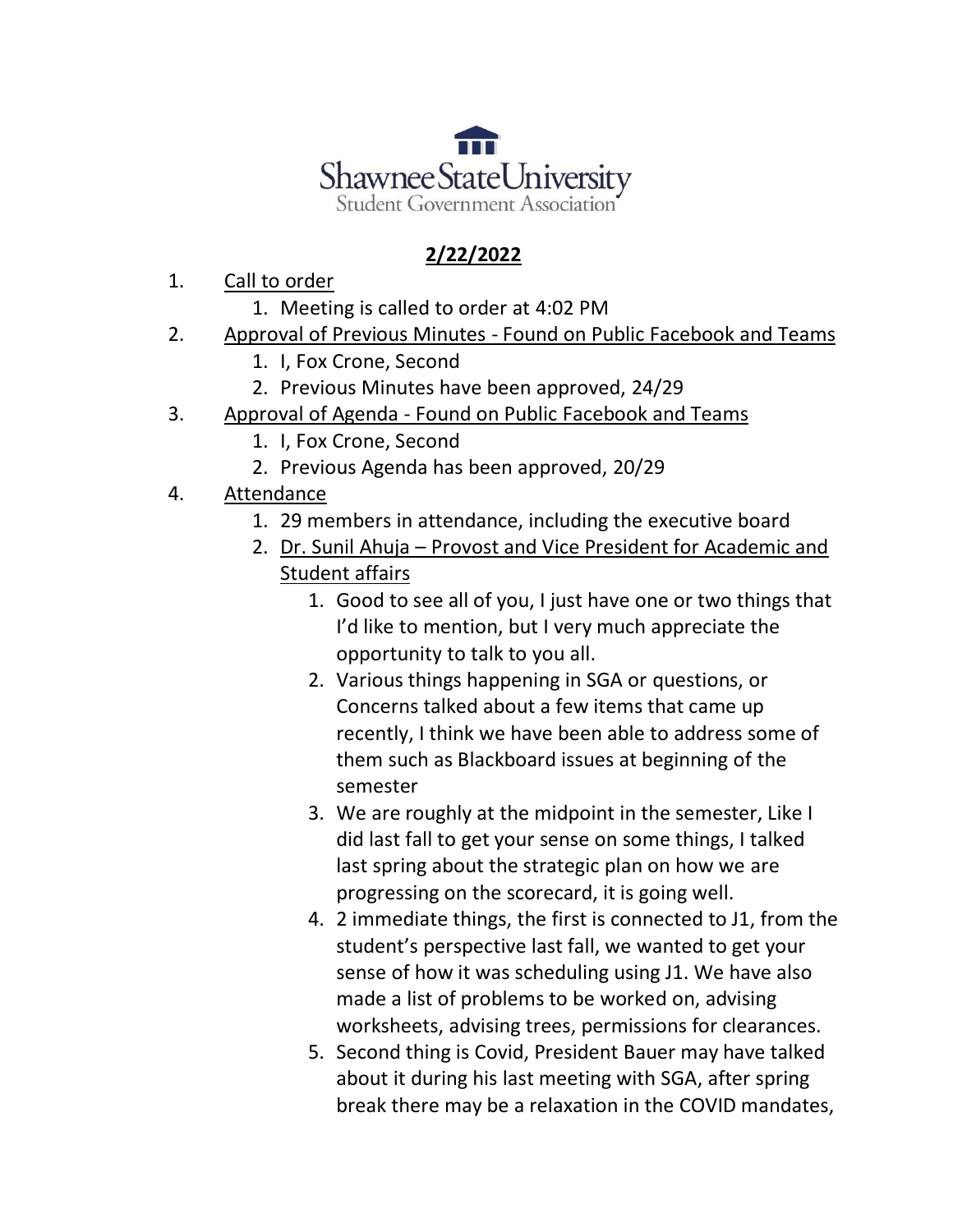as cases decline, and as more and more people get vaccinated, Shawnee State is also looking to loosen its covid restrictions sometime after spring break. The opinion on this matter is all across the spectrum, some people want to do away with all covid restriction, others want to wait a little longer, I wanted to get the student's opinion on the matter

- 1. Sofiia: Personally, with the mask mandate, whatever state decides we should follow it, I don't feel too comfortable not wearing a mask in a classroom.
	- 1. Dr. Ahuja: We should have some new CDC guidelines here soon this week, all of that might come by the end of this week, I thought this would be a good opportunity to get some good reactions
- 2. Elizabeth: With me and J1, almost all my required classes are listed as not mandatory, issues with Advising worksheets.
	- 1. We had a meeting this morning about cleaning up with the advising worksheets, these meetings have been ongoing for the past couple of months and hopefully the advising worksheet issue has been resolved.
- 3. Sahvannah McDowell: There are only 14 people in my class, is there any way we loosen the mask mandate since we can all space out 6 feet apart and remove the masking
	- 1. Towards the end of March Shawnee State may start looking to loosen those mandates
- 5. Executive Reports
	- 1. President
		- a. Thank you for coming today, I did attend quite a few meetings this week, Dr. Ahuja did cover much of what I was going to cover, but I do have a few things to add, I had another meeting with Dr. Bauer, the President of Shawnee State, we met last Wednesday, and I got some new information. There have been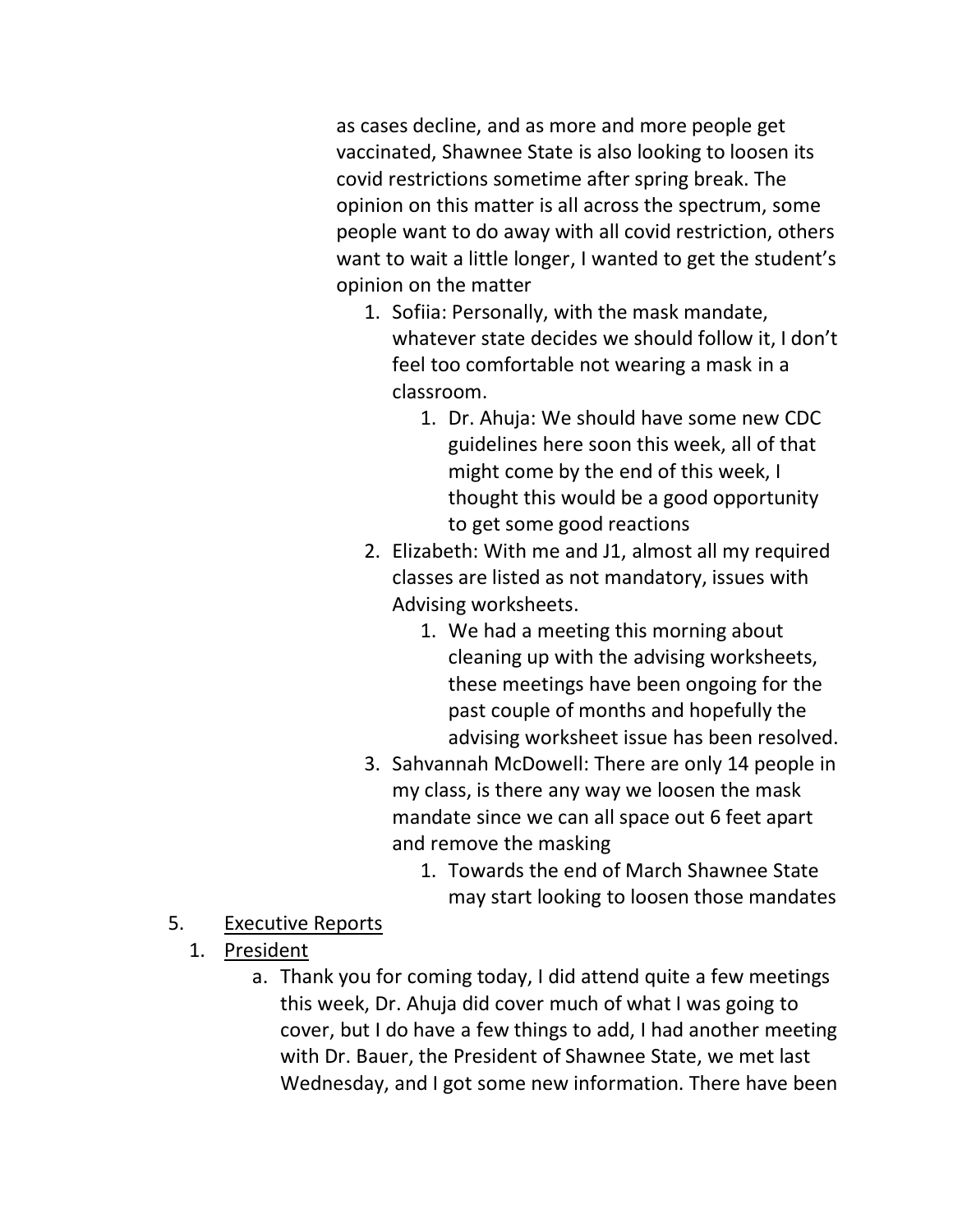a few complaints with accessibility on campus, with some of the automatic doors not working, and possibly creating a support group for some people. We will be reaching out to accessibility services

- b. Events on campus, since the COVID restrictions may be softening soon, Dr. Bauer wants to know if there are any events you want to see on campus, just in general what can the university do that you expected them to do, but they haven't yet done? If you think of any, feel free to message SGA!
- c. SGA meetings after spring break are moving in person, the next Tuesday after spring break
- 2. Vice President
	- 1. Reminder we are not meeting next week during spring break
	- 2. New Robert's Rules: If somebody wants to consider something out of order than the agenda provided, "I move to suspend the rules and Consider…" That will take a 2/3 majority instead of a simple majority vote.
- 3. Secretary
	- 1. Nothing to Report
- 4. Club Coordinator
	- 1. Reminders, a lot of officers reaching out about presence, we should only be helping if none of the executive board has permissions, you should be updating your own roster once you have those permissions.
	- 2. This is the last week for club reporting, don't forget to sign up for next month
- 5. Advisor
	- 1. Get Inclusive, I believe if you haven't taken the anti-hazing training you should have received a notification from last week. I will be making sure every officer has taken an antihazing training
	- 2. Dean Marcie, Marlita, or Christina might be stepping in for Tiffany. Her son will be getting necessary medical treatment, causing her to be absent for some of the meetings
- 6. Public Views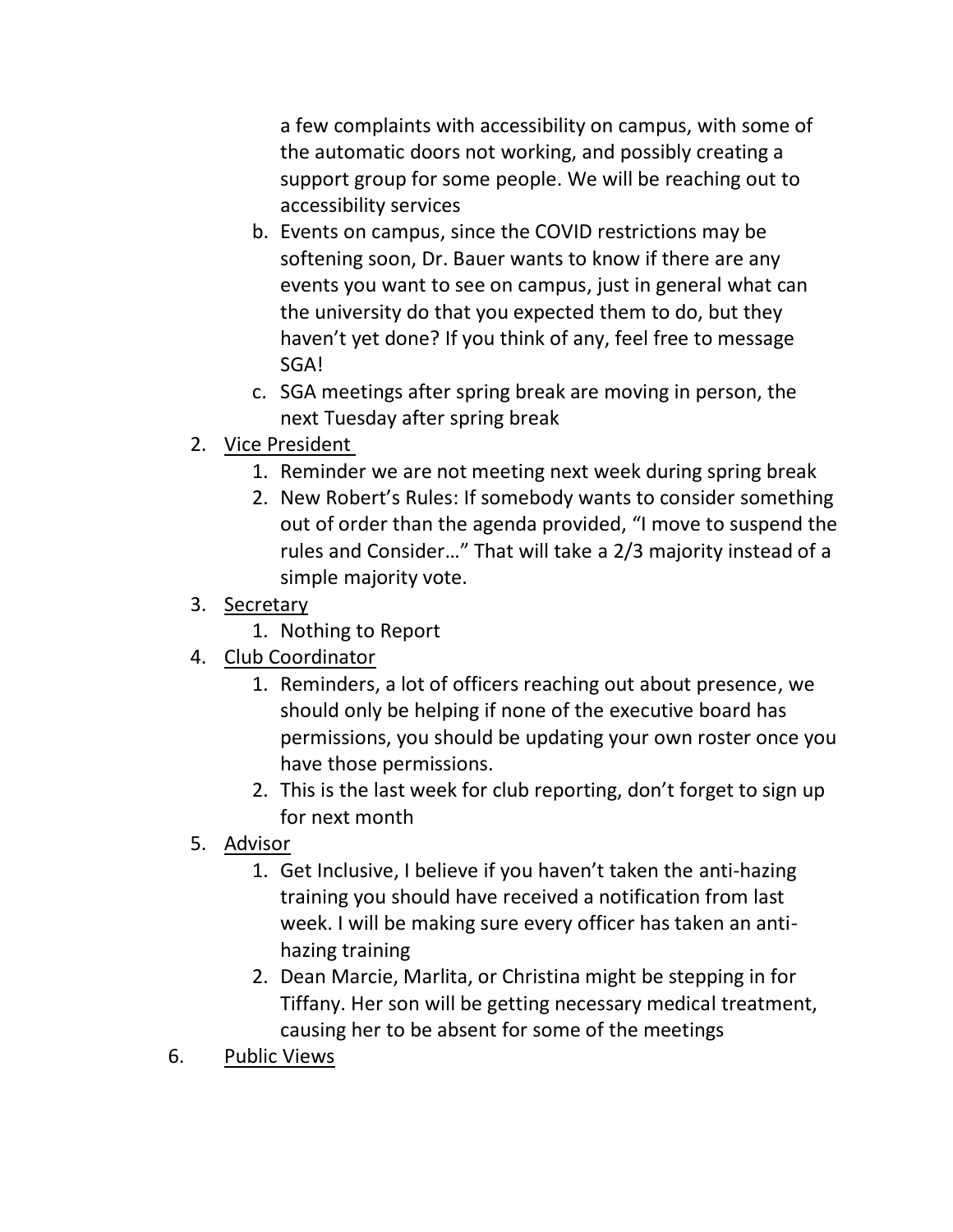- 1. Elizabeth: In Massie Hall, in the basement, the vending machines my credit card will not work at all
- 2. Jay Robinson: The door at the side of UC was making its weird noise again and getting stuck
- 3. Michael Arnett: The bear club machine in the UC to put money on it was not working
- 4. Sahvannah McDowell: MOTA Some people aren't added to the teams
- 7. Committee Reports
	- 1. Academic Affairs
		- 1. Ghaida Bouchaala: Academic Affairs had its second meeting last Wednesday, talked about tasks we needed to perform
		- 2. Looking to form an advisory board to develop something for Women's International Day.
		- 3. Diversity and Equity committee has formed a book club if anyone is interested reach out to them or academic affairs
	- 2. Organizational Affairs
		- 1. Hailey Knox: For our committee, we are still working on updating the SSU app, we are still reaching out to organizations to ensure they're still active and to attempt to compile all their social media
	- 3. Student Affairs
		- 1. Brandon Reed: Just as a reminder, we are working on ensuring the SSU website is up to date, and we plan to start splitting the website up for each of us to work on
- 8. Organization Reports
	- 1. Circle K
		- 1. Madison Thomas: A few things to report, Jake Alley coat drive collect 50 coats, 35 coats were taken by students and the other 15 went to goodwill. We have a few upcoming things, sorting chapter books, delivering them to schools, we have a meeting in March, on the  $17<sup>th</sup>$  at MUC 217
	- 2. Hiking Club
		- 1. Nathan Taylor: This past Friday we all met up and walked through the Green Lawn Cemetery, it was a short little hike to get to know each other, we will be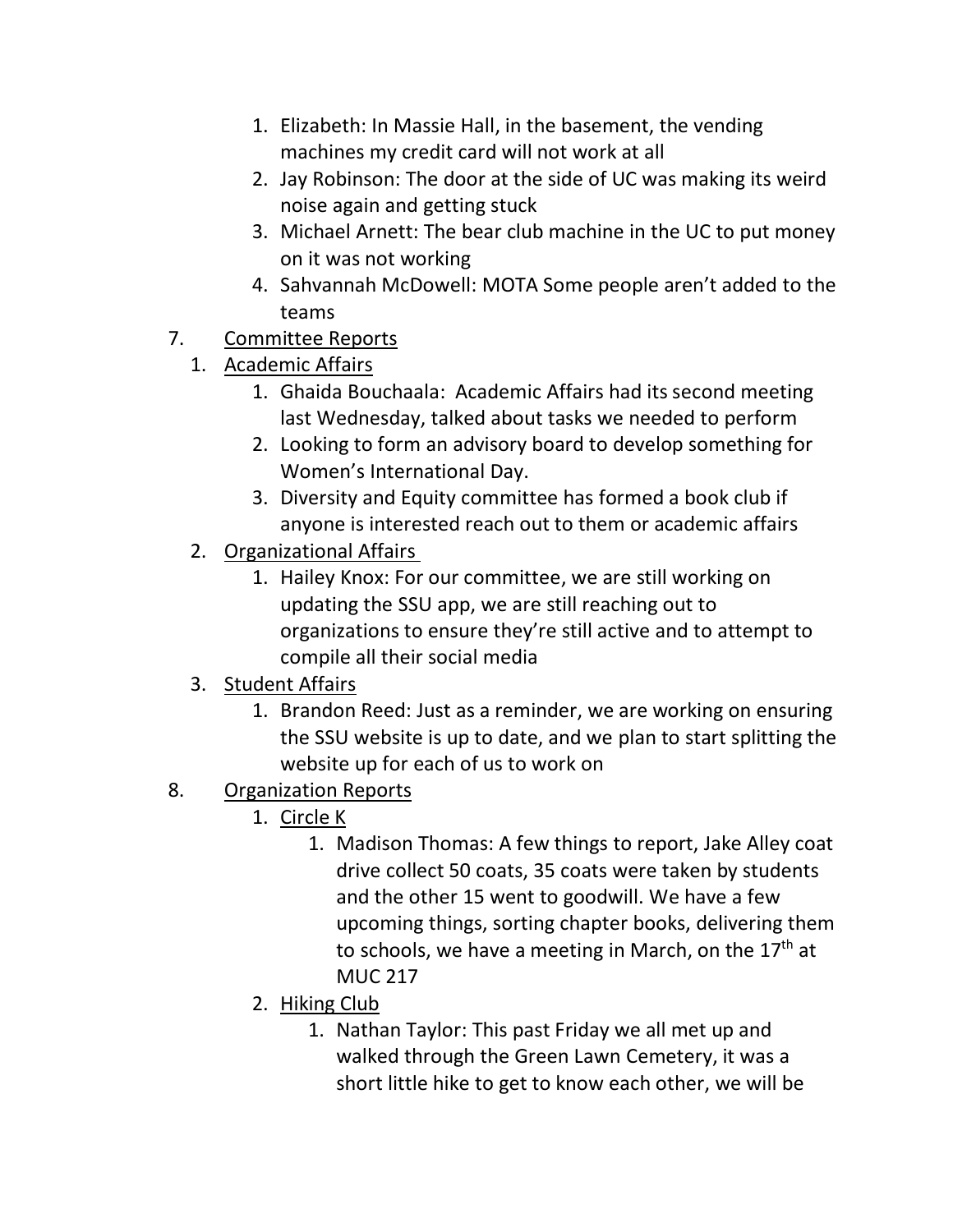having another meeting on March 13<sup>th</sup> and will be meeting together and hiking through Shawnee State Park

- 3. Sociology Club
	- 1. Josie Tackett: Planning on meeting next month, Skatepark project is going along well, no universities are accepting tours
- 4. SAGA
	- 1. Rebecca Scholl: SAGA has their second meeting today, working on fundraisers, doing a mixer with DPhiE in April or march
- 5. MOTA
	- 1. Sahvannah McDowell: We recently helped Cradles with some office renovation, basically we painted walls and moved furniture, and we plan on doing a fundraiser soon
- 6. Bears Mean Business
	- 1. Cassidy Starnes: We recently held a Bingo night that was open for all students with different vocab words people may see if they go into business, meeting with career services in March for a big event.
- 7. Tri-Beta
	- 1. Kolton Bauer: Haven't done a whole lot yet, meeting Friday after spring break, Tri-Beta is a national honor society of sorts, can apply for grants and money for research, anyone in some sort of Biology field can join
- 8. Delight Ministries
	- 1. Leah Howard: We have our meetings on Mondays, going through Genesis, worship night should be sometime soon, not sure what weeks we're doing them
- 9. Illuminate Ministries
	- 1. Logan Boston: We have a regular weekly meeting, events we had a homeless outrage and we have another planned for March.
- 10.Pre-med club
	- 1. Laura Luthy: No meeting yet this semester
- 11.Skaggs House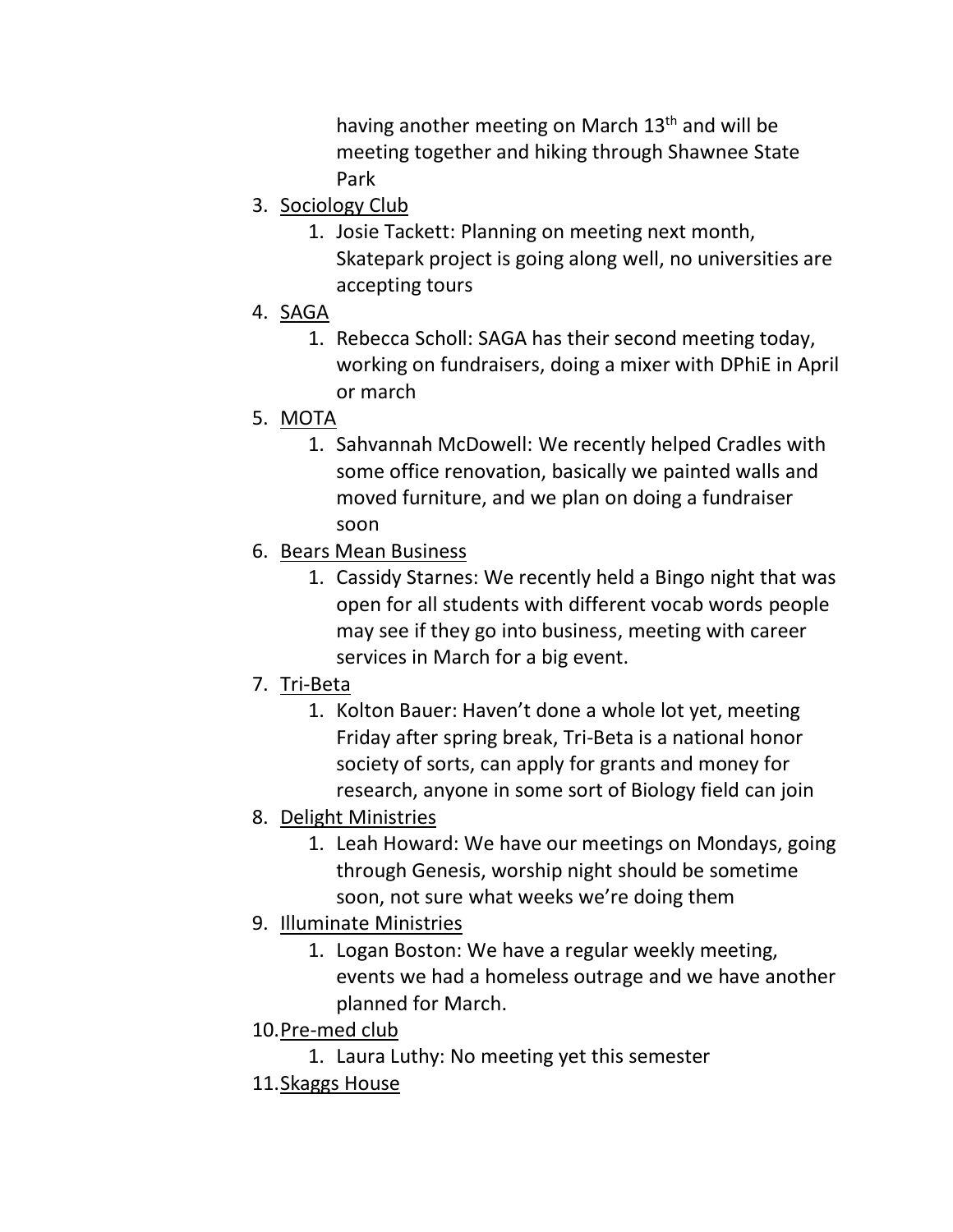1. No Representative

12.FGC

- 1. No Representative
- 13.Student Veterans
	- 1. No Representative
- 14.Chemistry Club
	- 1. Sydnie Jenkins: Last month we had a meeting that 40 students attended, we recently met with Ohio University for their Ph.D. program, and we're attempting to form a partnership between Shawnee and those programs
- 15.Musicals
	- 1. No Representative
- 16.Med Lab
	- 1. We don't have a meeting, anyone in the program is automatically in the club, Bear necessities food drive, a few days left if anyone is interested in donating Emilee Riley
- 9. Old Business
	- 1. Club Approval
		- 1. No new clubs were approved last week
	- 2. Club Funding
		- 1. No new clubs were funded last week
- 10. New Business
	- 1. Club Approval
		- 1. Taylor Young moves to recommend new clubs for approval:
			- 1. Psychology Club
			- 2. Tau Kappa Epsilon
			- 3. Student Nurse's Association
			- 4. IEEE
		- 2. I, Fox Crone, Second
		- 3. The new clubs were approved, 20/29
	- 2. Club Funding
		- 1. Taylor Young moves to recommend new clubs for funding:
			- 1. Psychology Club
			- 2. Tau Kappa Epsilon
			- 3. Student Nurse's Association
			- 4. IEEE